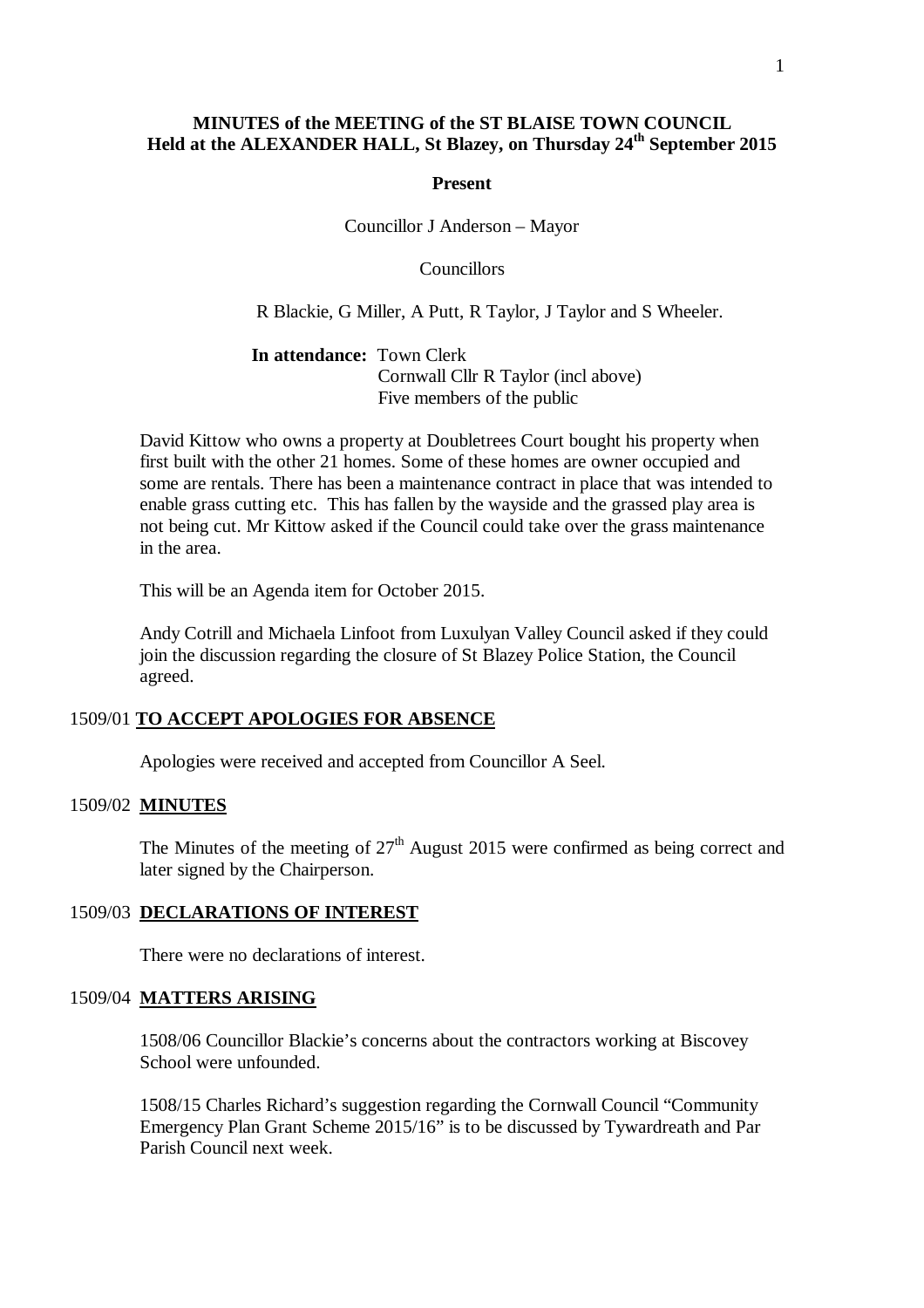1508/12 Merlin MS Centre have written thanking the Town Council for their donation.

# 1509/05 **POLICE CRIME FIGURES**

| August 2015                  |                  |                 |                  |        |                   |
|------------------------------|------------------|-----------------|------------------|--------|-------------------|
|                              | Recorded 8/15    | Recorded $8/14$ |                  |        | <b>Difference</b> |
| Violence with Injury         | 1                | 4               |                  | $-75%$ |                   |
| Violence without Injury      | $\overline{2}$   | 0               |                  |        |                   |
| <b>Other Sexual Offences</b> | $\boldsymbol{0}$ | 1               |                  |        | $-100%$           |
| <b>Burglar Dwelling</b>      | 1                | 0               |                  |        |                   |
| <b>Burglary Non Dwelling</b> | 1                | 1               |                  | 0%     |                   |
| <b>Vehicle Offences</b>      | $\overline{2}$   | 2               |                  | 0%     |                   |
| Shoplifting                  | $\mathbf{1}$     | 5               |                  | $-80%$ |                   |
| Other Theft                  | 4                | 1               |                  | 300%   |                   |
| <b>Criminal Damage</b>       | 4                | 3               |                  | 33%    |                   |
| <b>Public Order Offences</b> | 1                | 1               |                  | 0%     |                   |
| Possession of Drugs          | 2                | 0               |                  |        |                   |
| <b>Other Offences</b>        | $\mathbf{1}$     | 1               |                  | 0%     |                   |
| <b>TOTAL:</b>                | 20               | 19              |                  | 5.3%   |                   |
| <b>Incidents Recorded</b>    |                  |                 |                  |        |                   |
|                              | Recorded 8/15    |                 | Recorded 8/14    |        |                   |
| <b>Anti-Social Behaviour</b> | 13               |                 | 24               |        | $-45.8%$          |
| Crime not recorded           | $\mathbf{1}$     |                 | $\boldsymbol{0}$ |        |                   |
| Crime Recorded               | 10               |                 | 8                |        | 25%               |
| <b>Public Safety</b>         | 33               |                 | 31               |        | 6.5%              |
| Transport                    | 8                |                 | 7                |        | 14.3%             |
| <b>TOTAL:</b>                | 65               |                 | 70               |        | $-7.1\%$          |

Figures remain similar to the same month in 2014. Of these 20 crimes, four have detected outcomes and four are still under investigation.

#### 1509/06 **COMMUNITY WARDENS REPORT**

The unpaid work unit are assisting with the laying of 803 hardcore, Dave has borrowed a whacker plate to compact it. The Warden is up to date with all other duties except roadside weed killing which is dependent on weather.

### 1509/07 **A REPORT FROM CORNWALL COUNCILLOR ROY TAYLOR**

Councillor Taylor had previously spoken to David Kittow regarding Doubletrees Court. He has asked CC about adoption, it seems the streetlights are adopted but not the roads, pavements or leisure areas and there is no likelihood of adoption in the foreseeable future.

The Roundhouse turntable has its own 2\* listing, it ought to be possible to register it under the community right to bid programme. He knows that the Town Council had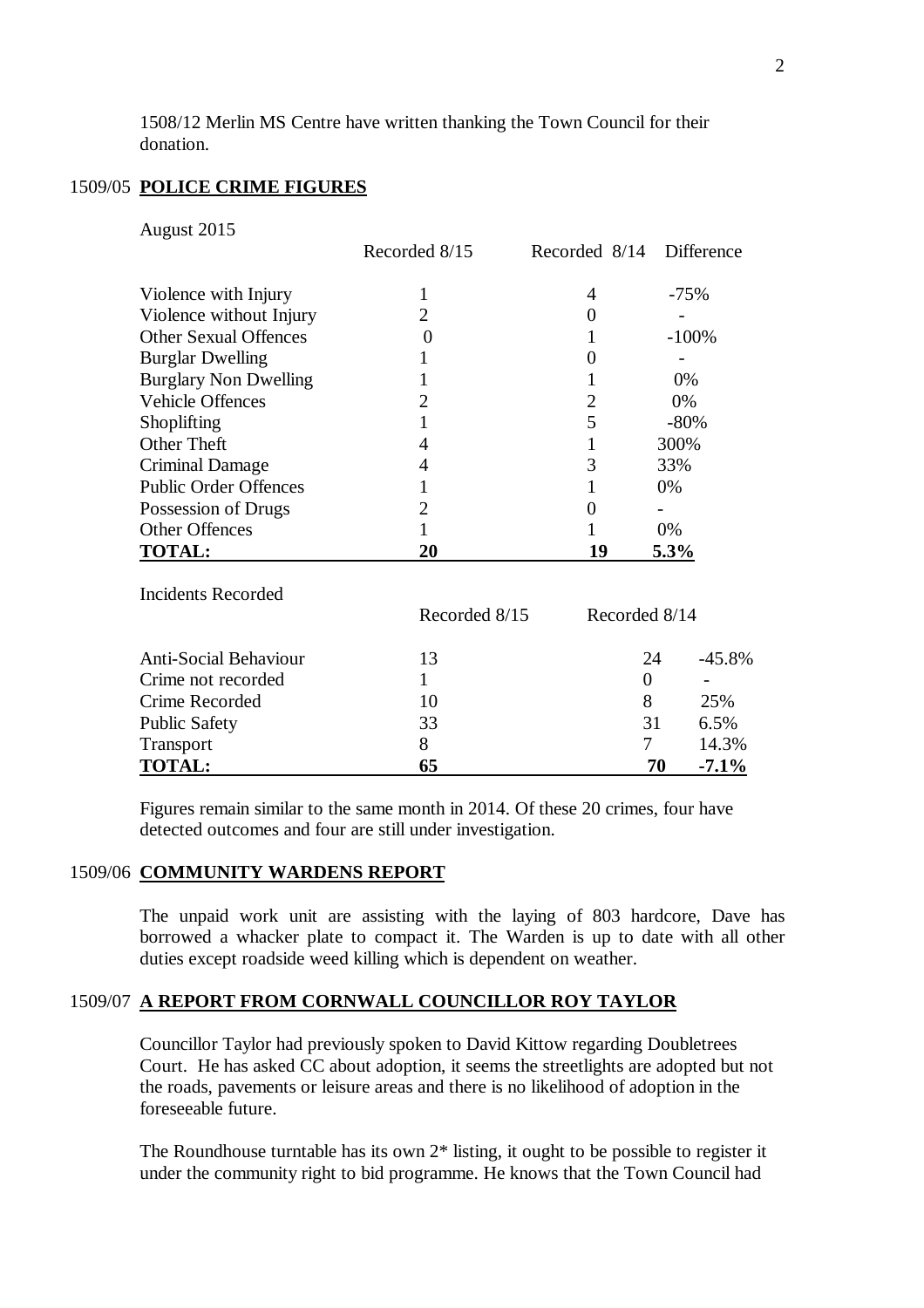the bid for the roundhouse rejected. But this was on the grounds that it had not been used for its traditional purposes within the time limit. That would not apply to the turntable.

The Clerk will investigate.

Councillor Taylor listened to an interesting talk by Garth Shepard who is a Mevagissey Parish Councillor (not an architect) on architecture. What fits and blends with the Cornish environment and what does not. He was pleased to see planning from a different perspective.

He attended an EGM and a regular meeting of Par Bay Community Trust today and a meeting of Par Bay Big Local, both held at Cornubia.

He also listened to a member brief on Air Quality. Disturbingly he was advised that an Air Quality Action Zone declared in 2005 for the Holmbush corridor was not enacted until 2013.

Councillor Taylor chaired a Transport PAC where motions to council were debated on parent and toddler parking facilities and another for a residents discount parking scheme. School Access and a proposed Lengthsman Scheme were also discussed.

He attended a meeting of the Communities PAC and a Town Team meeting.

A constituent has been seeking advice on how to get an agricultural tie that is no longer relevant lifted.

With Doug Scrafton and David Hughes, he attended another briefing by SWW, the EA and Cornwall Council on  $8<sup>th</sup>$  September on plans for flood defences that could alleviate the situation at Brooks Corner. All three members agree that the wider scheme proffered by the EA that should give a 75 year flood protection to a much larger area is worthy of support. Bids are being submitted to DEFRA and for European funding by the officers. He fed back to Brooks Corner residents by phone initially, later in person and there was a consensus to support. He is still keen that interim measures be taken.

He attended a meeting with Doug and June re the S106 monies currently available from the intended Carlyon Bay development which we will discuss later.

He attended the Armillary Sphere opening at Par running track. Thanks to Brian Sheen for overseeing this project.

He listened to member briefings on ESF Convergence spending evaluation, planning for communities given by portfolio holder Edwina Hannaford and on how to allow growth while minimising Environmental Damage.

# 1509/08 **A REPORT FROM CORNWALL COUNCILLOR DOUG SCRAFTON**

Councillor Scrafton sent his apologies but forwarded the following report:-

I regret that I am unable to attend this meeting. I am away from Cornwall.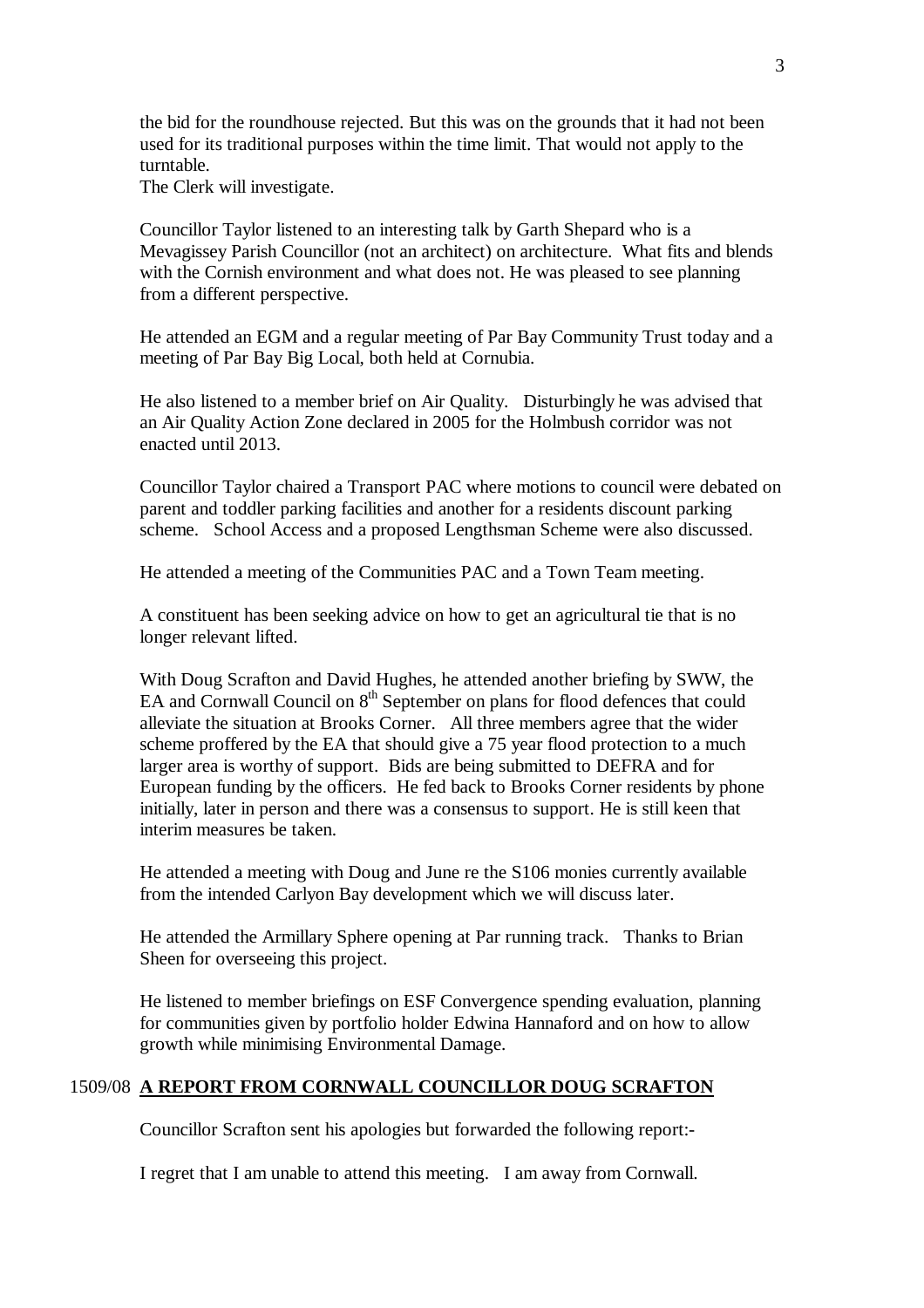I mentioned in my report last month that I had written to the Police and Crime Commissioner about the high-handed manner in which the closure of St Blazey police office had been dealt with by the police – and his own high-handedness in dealing with my request that he hold the Chief Constable to account over this. I suppose that I should not be surprised that I have yet to receive a reply to my letter.

Wain Homes have now submitted their application for planning permission for  $+/-$ 190 houses on land behind the Par Lane and Manor view developments. I have already, via my blog, encouraged people to ensure that their views are heard by Cornwall Council. I am considering organising a public meeting. I look forward to hearing the views of the Town Council, which will help me decide whether or not the application should be called in.

With Councillors Roy Taylor and David Hughes, I attended a briefing by SWW, the EA and Cornwall Council on plans for flood defences that would *inter alia* serve to alleviate the situation at Brooks Corner. Councillor Taylor will doubtless elaborate on this. My own view is that the more ambitious scheme is undoubtedly the best for the area as a whole and should be supported. But that this should not be at the expense of urgent remedial work to reduce the stress and distress suffered by residents of Brooks Corner now: they have been through enough and deserve much better treatment than has so far been meted out to them.

Among the meetings I have attended during the past month was one concerning the use of the S106 monies currently available as a result of the Carlyon Bay development. I thought that this was very useful. I also attended meetings of the Town Team, the Par Beach Management Group – and of Cornwall Council.

I remain engaged in seeking a satisfactory sustainable future arrangement for the leisure facilities at Par running track. I endeavour to keep people up to date on this by means of my blog. I should note that the interpretation boards relating to the Armillary Sphere at Par running track were unveiled during the month: I was honoured to have been asked to do the unveiling.

# 1509/09 **THE FUTURE OF ST BLAZEY POLICE STATION**

Mr White is currently on leave and so Harvey Gardner is progressing with the proposed sale of the Police Station.

The police have had the building valued by an independent valuer at £45K. They have previously discussed selling the Town Council the building at a reduced rate of £30-35K by virtue of the Police occupying some space for 5-10 years, the police have revised the offer to 30K with the police occupying two offices for a period of 15 years. This occupation would be at nil cost (for the 15 year period) with the exception of IT and telephony costs which will be borne by the Police.

They report that the new local Inspector, Sara Crane, has been discussing the ongoing tasking of officers with us. The situation is that the officers will deploy from St Austell to St Blazey, although the Sector Inspector will retain some discretion on whether a PCSO may deploy from St Blazey. They advise that they operate a one team culture and neighbouring teams often assist one another. As such, they need to retain the right to have any member of the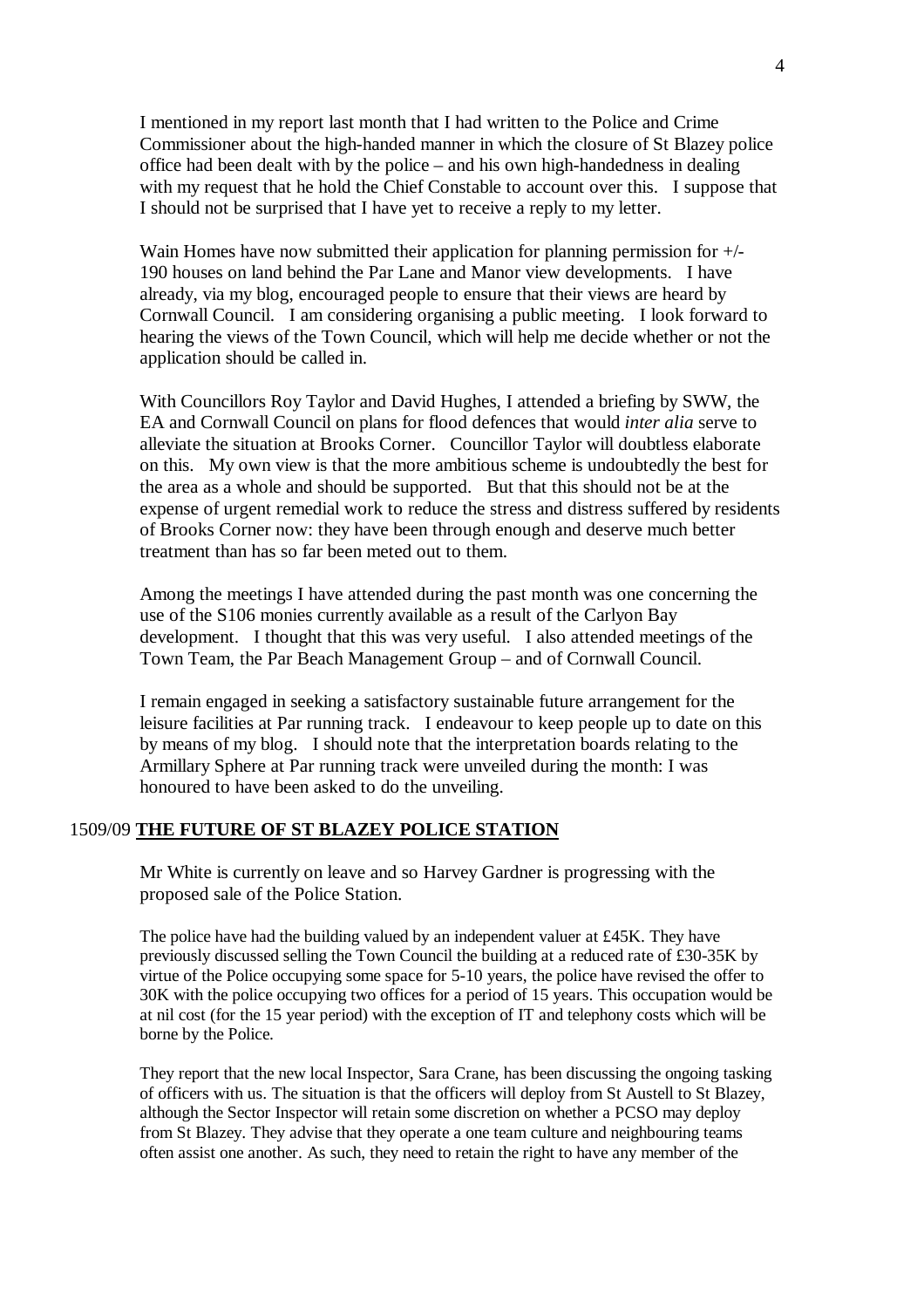Force work out of the space that remains in our secure possession, with no restrictions be applied to the same.

The Clerk explained that the Town Council do not have the right to spend the electors of St Blaise precept on another town, she will include this in her reply.

The Luxulyan Police are concerned as at the recent meeting in Bugle, Police Commissioner Hogg said that if another 54 million pounds worth of funding was not found, Devon and Cornwall would lose 40% of their work force.

The Clerk will respond that we are unable to progress with the sale until we know the position of policing.

# 1509/10 **IMPLICATIONS OF LOCALISM AND CORNWALL COUNCIL CUTS**

Tasha Davis, The Community Link Officer for St Blazey, Fowey and Lostwithiel has contacted the Clerk floating the idea that the football Club be leased to the Town Council on a 30 year lease as opposed to complete devolution.

The Football Club building is owned by the Football Club as is the Car Park, the football field and the land at the other side of their building belongs to Cornwall Council. They currently lease to each other through a reciprocal agreement.

The Clerk was asked to make this clear to Tasha and ask if both Jeremy Rowe and Rob Andrews have been involved in the discussions and invite Tasha to the Town Council meeting on October  $29<sup>th</sup> 2015$ .

# 1509/11 **INTERNAL CONTROLS**

The Clerk asked the Council to consider if adequate internal controls are in place and that they accept the responsibility of safeguarding public money. The Clerk asked if the Risk assessment was adequate and asked the Council to consider that the Minute Book, Attendance Book and Declarations of Interest are being kept properly, the accounts are being verified correctly, enough insurance is in place, banking arrangements are acceptable, approved the direct debits, variable and static. All agreed the Internal Controls are acceptable.

The Clerk asked the council if South West Internal Audit should continue as our Internal Auditors for another year. The Council RESOLVED to use them for our 2014/15 Audit.

# 1507/12 **DONATION TO THE EARL HAIG POPPY APPEAL**

Councillor J Taylor proposed a donation of £150 to the 2015 Earl Haig Poppy Appeal, Councillor Miller seconded the proposal, all the Councillors agreed and so it was RESOLVED.

#### 1507/13 **ST BLAISE TOWN COUNCIL 2015 CAROL CONCERT**

The Mayor, Councillor Anderson will meet with Carol Gardener to discuss this year's Carol Concert. Liz Davies from Biscovey School has said that the girl Bishop will do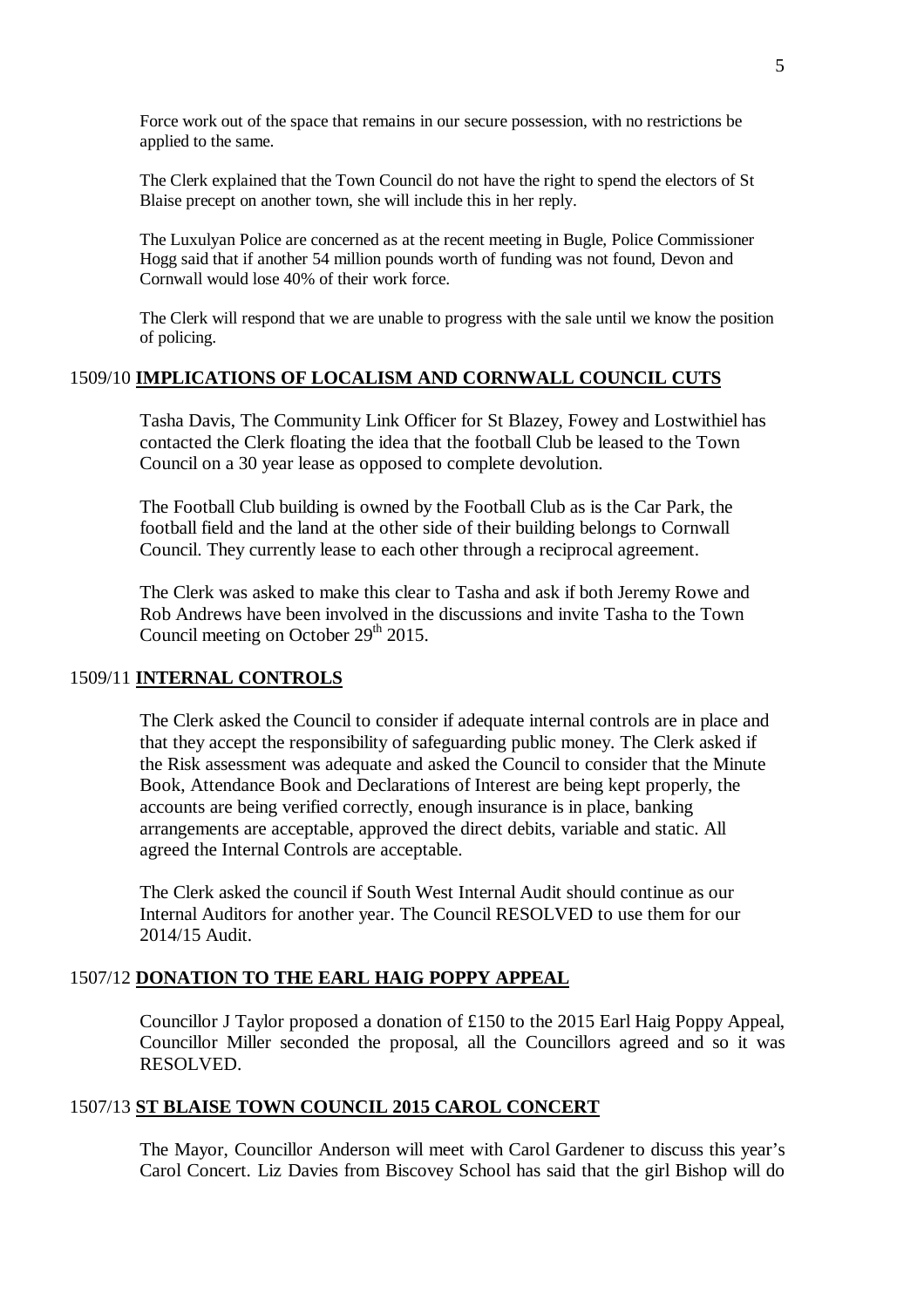a reading, Councillor Jenny Taylor who is also secretary to Par St Mary's Methodist Church was asked to read and accepted and our new Councillor will be asked to read the third.

# 1507/14 **AFFORDABLE HOUSING**

St Blaise Town Councillors June Anderson and Roy Taylor met with Louise Dwelly from the CC affordable Housing team to discuss the S106 contribution from the Carlyon Bay Development. The most productive way for this money to be used is to build new houses which with other funders could mean 25 affordable homes. Louise is to speak with housing associations and other funders and the Town Council will use their discretion in finding a piece of land.

#### 1509/15 **PROJECT LIST**

**Neighbourhood Planning –** Various members of NP committee met with Louise Dwelly after the affordable housing meeting and Louise is happy to work with us. Louise will contact local land owners with a call for land.

**Burrows Centre** – Planning permission has been approved for the extension and Purl Design are currently seeking bids from local builders for the work.

#### 1509/16**TOWN CLERKS REPORT**

The Town Council's Quality Status will expire shortly, the Clerk is apprehensive about applying for the new certification as there has been no training in Cornwall. The Clerk has spoken to Cornwall Association of Local Council's Executive Officer who has recently returned from a long absence and been informed that they will be carrying out training shortly.

Road Traffic Regulation Act 1984 S.14: Temporary Prohibition of Traffic

Location: Treesmill, Par

Timing: 19th October 2015 to 23rd October 2015 (24hrs)

Road Traffic Regulation Act 1984 S.14: Temporary Prohibition of Traffic

Location: A390 Bridge Street, Par

Timing: 24th October 2015 to 25th October 2015 (2200 1000 hours)

Road Traffic Regulation Act 1984, S.16A

| Event:   | The Eden Project Marathon and Half Marathon |
|----------|---------------------------------------------|
| Date:    | $18th$ October 2015                         |
| Location | <b>St Blazey</b>                            |
| Times:   | 0930 to 1010 hours                          |

Road Traffic Regulation Act 1984 S.14: Temporary Prohibition of Traffic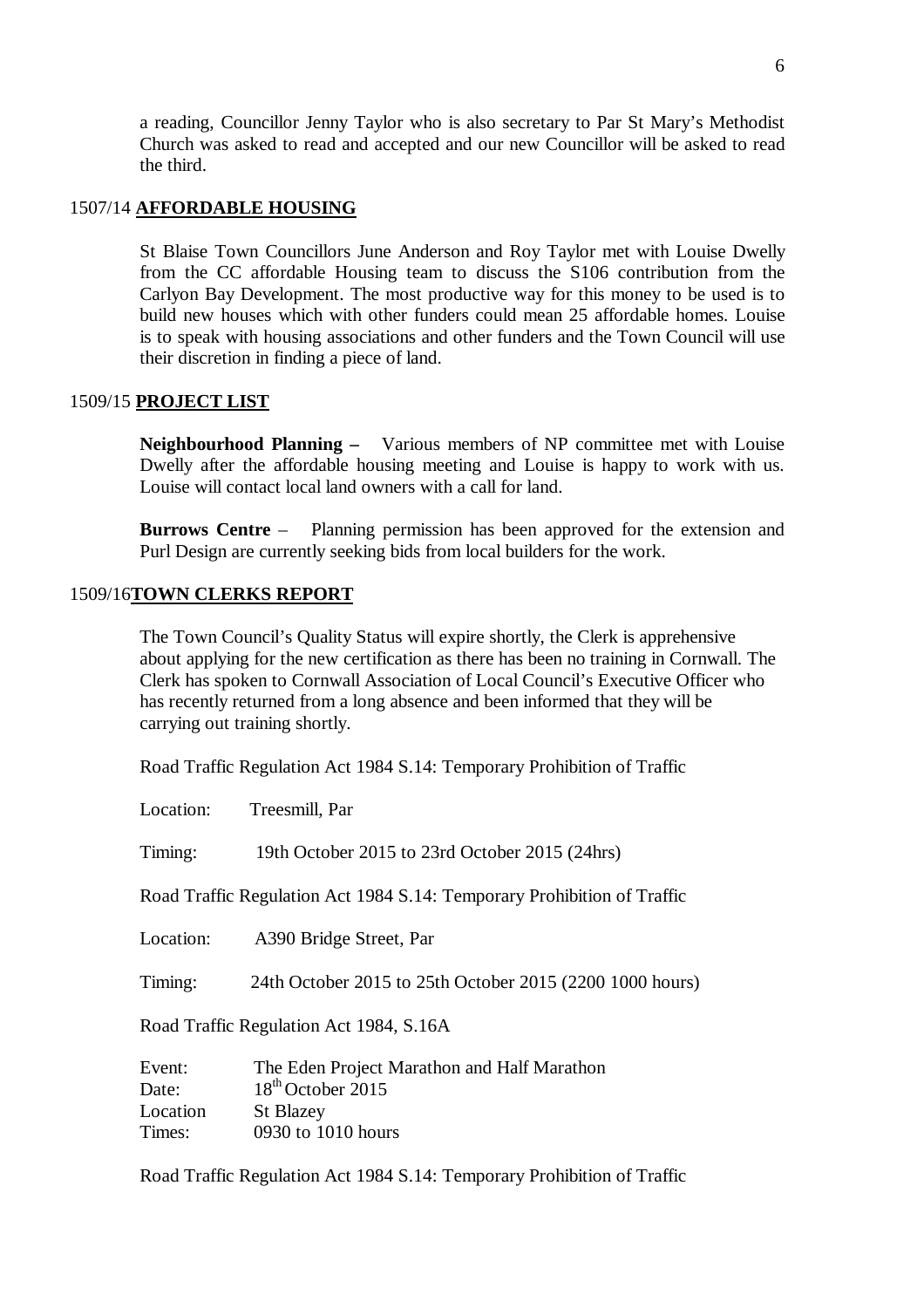Location: St Andrews Rd, Par

Timing: 3rd to 5th October 2015 (2000 to 0600 hours)

Kidzworld are going to have a Christmas Carol competition for the local schools at Cornish Market World this year and have invited St Blaise Town Council to judge. They are wanting to involve at least 12 local infants and junior school to get involved over the run up to Christmas. The idea is that they come along on site and sing a couple of carols and then the best group from that day goes forward to the final.

The dates are  $28<sup>th</sup>$  November  $5<sup>th</sup>$  December,  $12<sup>th</sup>$  December and then the final is on the 19<sup>th</sup> December and the prizes will be;

 $1<sup>st</sup>$  Prize is free entry to KW for the whole school,  $2<sup>nd</sup>$  prize is 50 free tickets to KW  $3<sup>rd</sup>$  prize is 25 free tickets to KW.

Councillor Anderson will attend on December 5<sup>th</sup> and Councillor Jenny Taylor will attend on December 19<sup>th</sup>.

The secretary of St Blazey and District Labour Party has invited the Town Council to join with them to "launch" the bench which has been placed at the top of Middleway in commemoration of Jim Gummoe and will invite local papers. The Town Council would like to be included.

Steve Double MP has written asking the Town Council to write to the Secretary of State for Communities and Local Government to add our voice to the call for changes to how business rates are charged. St Blaise Town Council to add their voice.

Cornwall Council have forwarded information in relation to the recently announced Waste Incentive Neighbourhood Scheme. There are significant financial reward for the six Town and Parish Councils who take up the scheme. St Blaise Town Council agreed to submit an initial expression of interest form.

The Burrows Centre Ltd are concerned about the lack of Adult Education offered locally. The Clerk asked if the Town Council could write a letter to Adult Education Services with the same concerns. The Councillors agreed.

The Clerk has received a letter from the Dorset, Devon & Cornwall Community Rehabilitation Company complaining about one of the Town Councillors. Councillor Miller proposed that a formal letter of apology be sent, Councillor Putt seconded the proposal. Councillors Anderson, Roy Taylor and Jenny Taylor agreed. Councillor Wheeler wished to be disassociated from the letter.

#### 1509/17**PLANNING MATTERS**

There have been six planning application received and it was RESOLVED to not object to five of them.

PA15/07855 Sub-division of property into two smaller letting properties. 31 Bridge Street St Blazey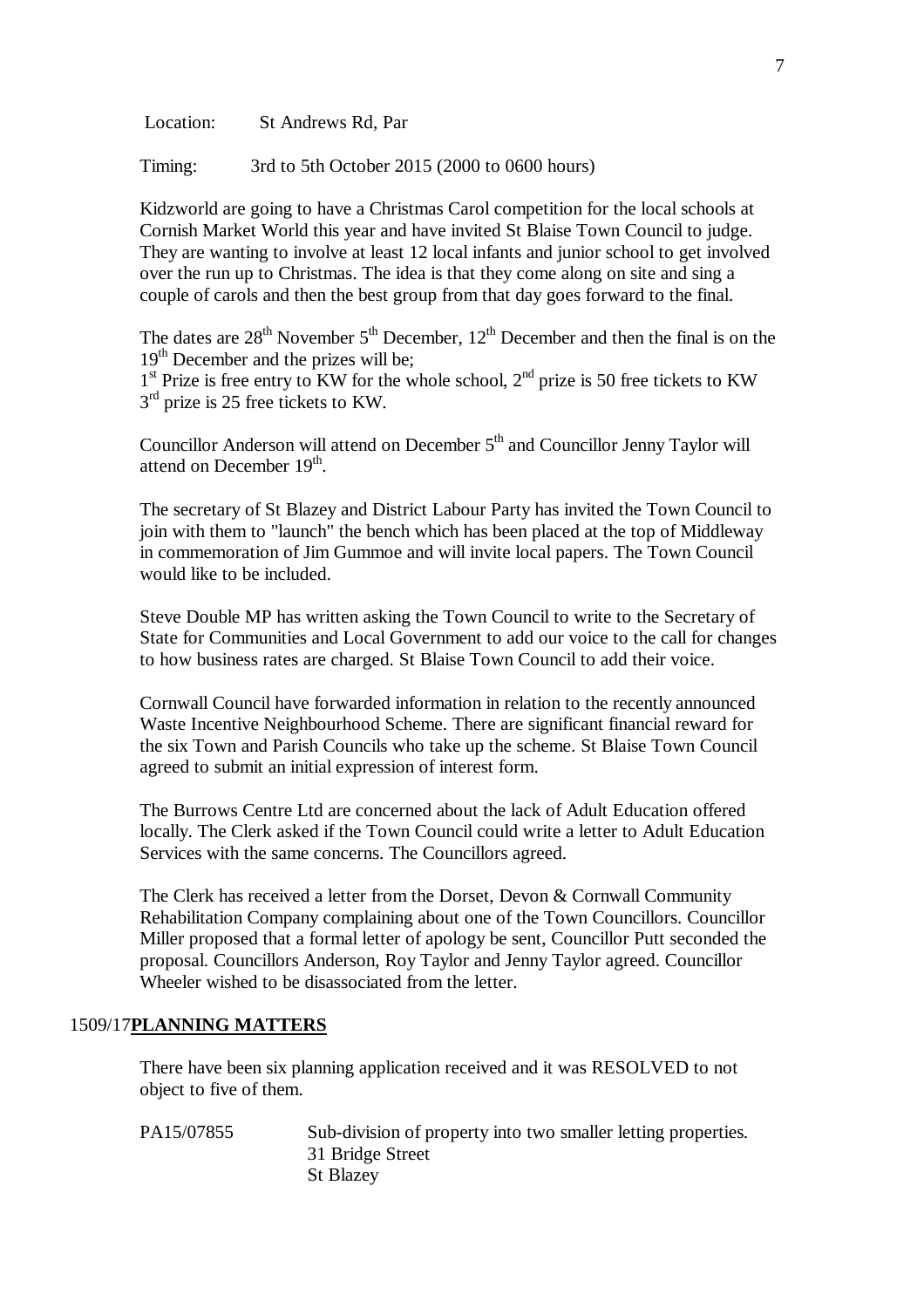| PA15/08047 | <b>Proposed Dwelling</b><br>Land adjacent to:-<br>Rosemount                                      |
|------------|--------------------------------------------------------------------------------------------------|
|            | <b>St Austell Road</b><br><b>St Blazey Gate</b>                                                  |
| PA15/08106 | Conversion and extension of garage to form annexe<br>174 Manor View, St Blazey                   |
| PA15/07962 | Works to various trees subject to TPO's<br>Old Roselyon Crescent, St Blazey                      |
| PA15/07962 | Works to various trees subject to a tree preservation order.<br>Old Roselyon Crescent, St Blazey |

It was RESOLVED to object to the following:-

| PA15/06491 | Hybrid Planning application Comprising : outline Planning       |
|------------|-----------------------------------------------------------------|
|            | Application (All Matters Reserved apart from access) for        |
|            | 5.44ha of Land for up to 103 dwellings and detailed application |
|            | for 90 residential dwellings with associated access roads,      |
|            | footways, parking and landscaping, drainage & open space.       |
|            | Land off Mountside Road,                                        |
|            | Par Lane                                                        |
|            | <b>St Blazey</b>                                                |
|            |                                                                 |

- 1 The planning application is for Outline Planning for up to 103 dwellings and detailed application for 90 residential dwellings but only includes the application for outline planning with reserved matters and no full application for the other.
- 2 The access onto the Mountside Road estate from Par Lane is already insufficient and will not sustain additional vehicles.
- 3 The Road through the Mountside Road estate will not sustain additional traffic.
- 4 Lamellyn Road is currently a quiet cul-de-sac with the local nursery/infant/primary schools situated at the dead end. It will be far too dangerous to have additional traffic for new housing using it.
- 5 The access from Manor View to the outline planning application junction onto Par Lane is barely adequate now and will not sustain additional traffic.
- 6 The sewers are inadequate for the current capacity and this will exacerbate the problem.
- 7 The water run off onto Par Lane and Harbour Road will exacerbate a long standing issue which is currently being looked into by SWW/CC and EA and no further build should be take place until current issues are rectified.
- 8 The S106 agreement section 1.1.2.2 Wainhomes will recycle stair casing receipts into providing more affordable housing in Devon. This is unacceptable as S106 agreements should be localised.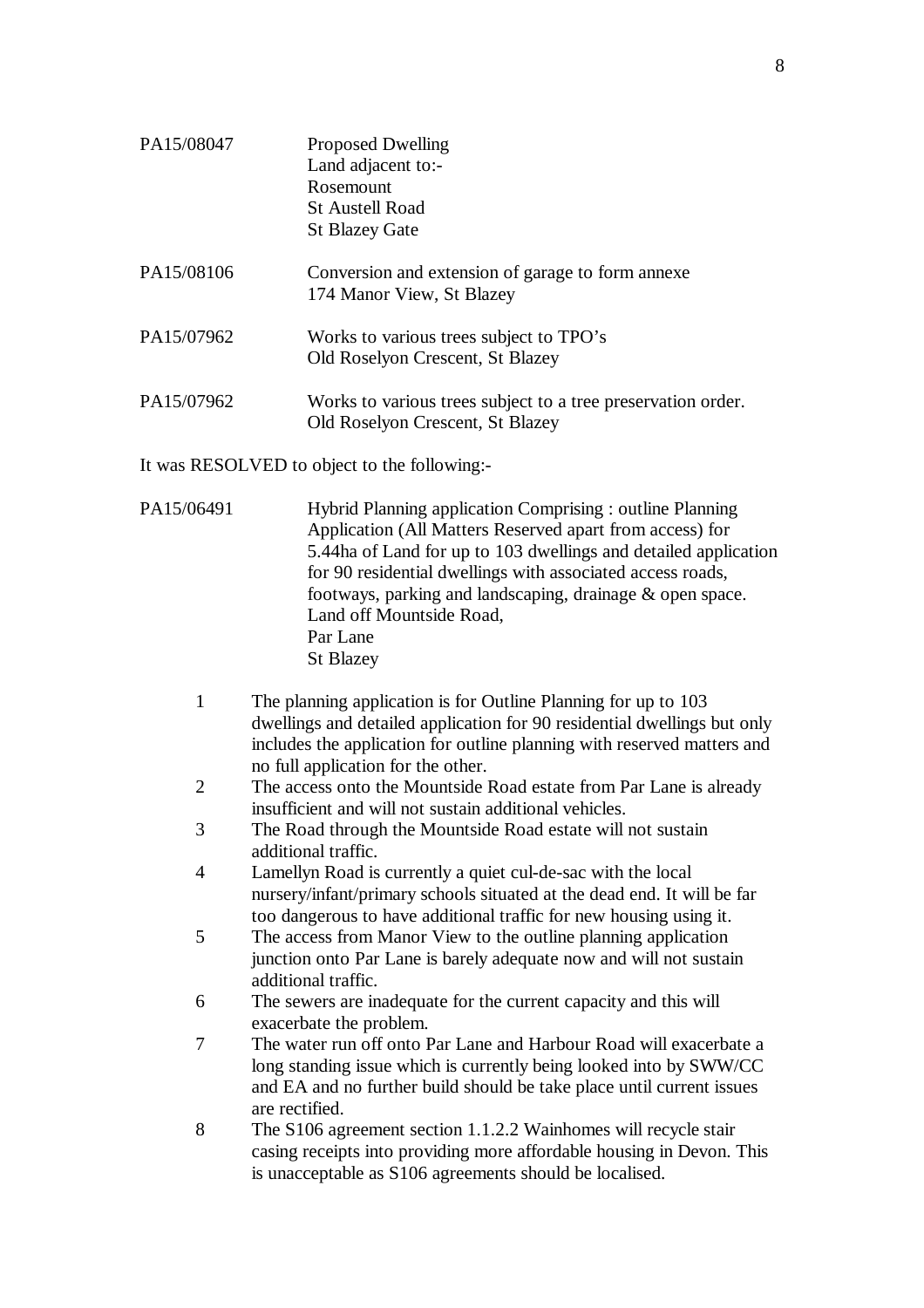- 9 We have concerns that an archaeological site may be impacted.
- 10 We know the land is situated on old mine workings and the application does not include a mining survey.

#### Results Received

| PA15/05389 | <b>Outline Planning Permission</b><br>Split level house following topography of the site.<br>Plot 7 Mountlea Drive, St Blazey<br><b>APPROVED</b> |
|------------|--------------------------------------------------------------------------------------------------------------------------------------------------|
| PA15/05659 | Extension to the Burrows Centre & additional parking<br>The Burrows Centre.<br>Lamellyn Road, St Blazey<br><b>APPROVED</b>                       |

# 1509/18**ACCOUNTS**

September 15

# **Payments Received <b>Expenditure**

| Precept               | 37000.00 | Clerks Wage      | 1350.98 |
|-----------------------|----------|------------------|---------|
| <b>CTS</b> Grant      | 5124.47  | Wardens Wage     | 545.67  |
| <b>Hall Bookings</b>  | 474.00   | <b>Broadband</b> | 32.44   |
| Interest              |          | UK Fuels         | 35.01   |
| <b>High Deposit</b>   | 3.25     | Insurance        | 216.83  |
| <b>Burrows Centre</b> | 145.00   | <b>HMRC</b>      | 487.07  |

| Precept               | 37000.00 | Clerks Wage               | 1350.98 |
|-----------------------|----------|---------------------------|---------|
| <b>CTS</b> Grant      | 5124.47  | Wardens Wage              | 545.67  |
| <b>Hall Bookings</b>  | 474.00   | <b>Broadband</b>          | 32.44   |
| Interest              |          | <b>UK</b> Fuels           | 35.01   |
| High Deposit          | 3.25     | Insurance                 | 216.83  |
| <b>Burrows Centre</b> | 145.00   | <b>HMRC</b>               | 487.07  |
|                       |          | $CC$ (pen)                | 466.14  |
|                       |          | Eclipse                   | 14.38   |
|                       |          | <b>DLH</b>                | 52.00   |
|                       |          | Chicks                    | 100.00  |
|                       |          | Merlin MS                 | 100.00  |
|                       |          | <b>SLCC</b>               | 174.00  |
|                       |          | Labour party              | 154.80  |
|                       |          | <b>CRC</b>                | 500.00  |
|                       |          | Viking                    | 107.33  |
|                       |          | CC                        | 20.00   |
|                       |          | Wardens phone             | 20.00   |
|                       |          | $\underline{\mathrm{AH}}$ |         |
|                       |          | <b>SWW</b>                | 73.00   |
|                       |          | <b>EON</b>                | 51.00   |
|                       |          | Southern Electric         | 157.76  |
|                       |          | <b>Cleaners Wage</b>      | 65.50   |
|                       |          | Chubb (parts)             | 12.78   |
|                       |          | R & S                     | 53.00   |
|                       |          | $\underline{PC}$          |         |
|                       |          | <b>CIS</b>                | 216.75  |
|                       |          | <b>Bus Rates</b>          | 53.00   |
|                       |          |                           |         |